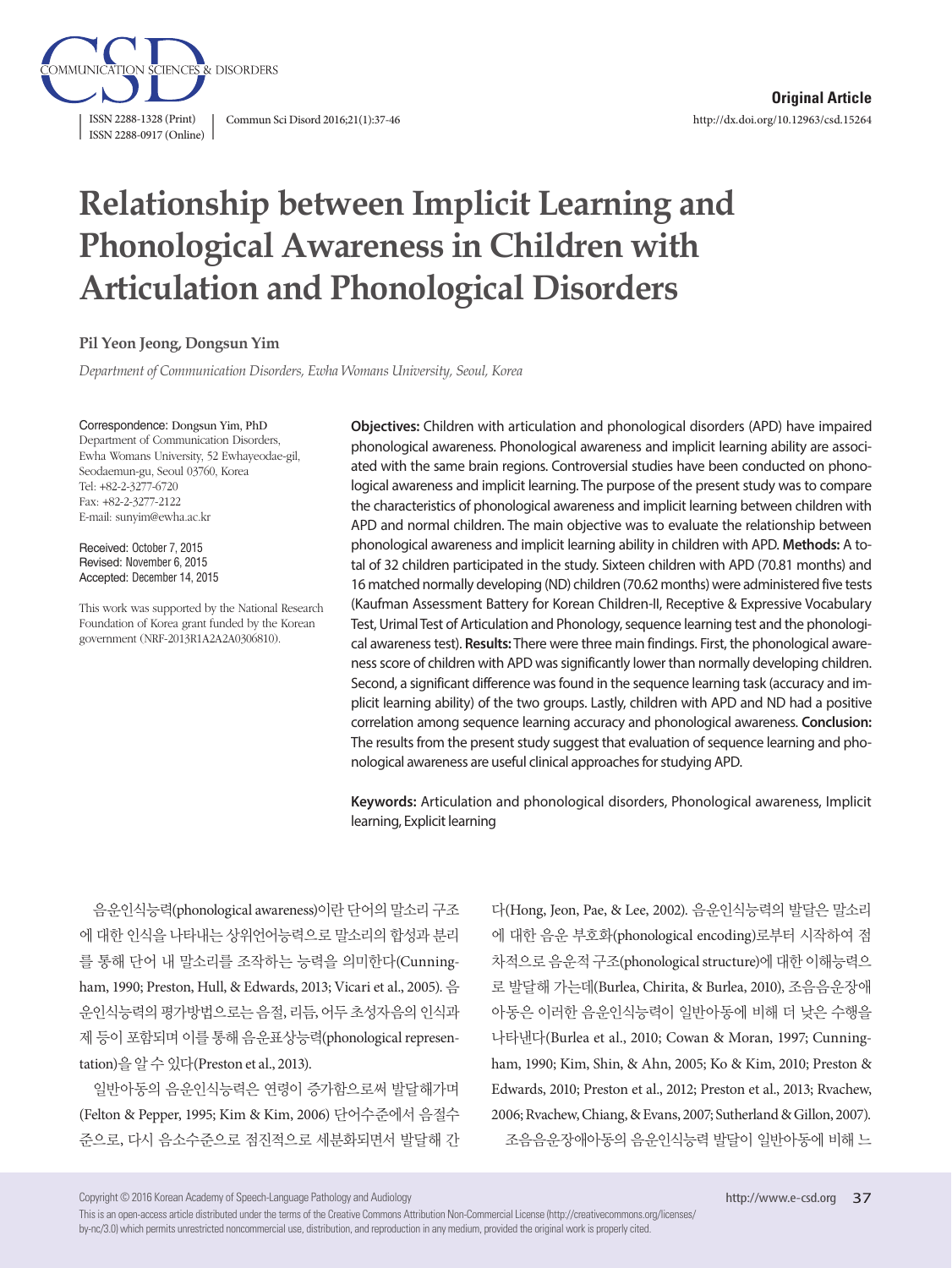

린이유로 단어에 대한 음운정보에 접근(accessing)하고, 저장(storing)하는 능력에 어려움이 있기 때문으로 설명하고 있다(Sutherland & Gillon, 2007). 특히 조음오류가 더 빈번한 아동은 그렇지 않 은 아동에 비해 더 낮은 음운인식능력을 나타내는데, 이는 비정상 적인 음운오류가 약화된 음운표상능력을 반영하기 때문이다(Preston & Edwards, 2010).

선행연구에서는 음운인식능력의 결함을 암묵적 학습(implicit learning)능력과 관련지어 설명하고 있다(Menghini, Hagberg, Caltagirone, Petrosini, & Vicari, 2006; Vicari, Marotta, Menghini, Molinari, & Petrosini, 2003; Vicari et al., 2005). 이는 단어 분절 (word segmentation)과 같은 언어의 기본적 요소에 대한 습득이 우 연적인(accidental) 방식으로 습득될 수 있다는 가설과 연관되기 때 문이다(Vinter & Perruchet, 2000). 암묵적 학습은 새로운 정보에 대해 의식하지 않은 상태에서 우연적으로 학습하는 것을 의미한다 (Dienes, Broadbent, & Berry, 1991; Meulemans, Van der Linden, & Perruchet, 1998). 이러한 암묵적 학습능력은 발달초기부터 습득 되는 것으로 알려져 있다(Meulemans et al., 1998; Vinter & Perruchet, 2000). 예를 들어 6세부터 10세 사이의 아동을 대상으로 암 묵적 학습능력의 발달 차이를 분석해 보면 연령에 따른 차이가 없 는 것으로 나타나는데, 이는 이미 6세부터 암묵적 학습이 일어나고 있다는 것을 의미하는 것이다(Meulemans et al., 1998; Vinter & Perruchet, 2000).

암묵적 학습능력은 운동 학습(motor learning)이나 인지적 능력 (cognitive skill)의 집행 및 습득과 관련된 절차적 학습(procedural learning)을 의미하여 특히 순서화(sequence)와 관련이 있다(Ullman, 2004; Ullman & Pierpont, 2005). 암묵적 학습이 순서화와 무 의식적인 학습 기능을 반영하기 때문에 암묵적 학습능력에 대한 평가는 순서학습과제(sequence learning task)를 통해 실시하고 있 다. 이 과제는 인공문법학습(artificial grammar learning) 과제를 적용하여평가하고있다(Conway, Pisoni, Anaya, Karpicke, & Henning, 2011; Ullman & Pierpont, 2005; Vicari et al., 2003, 2005). 이 패러다임은 Reber (1967)에 의해 고안된 것으로 인공문법에 의해 만들어진 문법적 문자열(letter string)과 무선적으로 만들어진 비 문법적 과제를 학습하는 것이다. 다시 말해 이 패러다임에서는 유 한상태문법(finite-state grammar)에 의해 생성된 것을 기억하고, 이후에는 새롭고, 비문법적인 문자열(nongrammartical string)을 학습하도록 요청하는 것이다(Dienes et al., 1991). 이 인공문법 패러 다임에 시각적 과제(visual task)를 적용하여 암묵적 학습능력의 수 행능력을 비교한 결과, 읽기장애아동(Vicari et al., 2003, 2005), 인 공와우이식아동(Conway et al., 2011) 및 단순언어장애아동(Ull-

man & Pierpont, 2005)의 암묵적 학습능력에서 결함을 보인다는 보고가 이어져 오고 있다. 이 세 장애집단은 공통적으로 음운인식 능력이나 조음능력에 결함을 동반하는 고위험군에 속한다고 볼 수 있다. 그러나 현재까지 이루어진 연구들을 살펴보면 조음음운장애 아동의 암묵적 학습능력과 음운인식능력 간의 관계에 대한 연구 는 이루어지지 않은 실정으로 이러한 연구가 조음음운장애집단을 대상으로이루어질필요가있다.

음운인식능력과 암묵적 학습능력이 어떠한 관련성이 있는지 살 펴본 연구들에 의하면 상반된 연구들이 보고되고 있다. 두 변인 간 에 상관관계가 있다는 연구에서는 음운인식능력이 낮은 경우 암묵 적 학습능력에서도 결함을 보인다는 결과를 제시하고 있다(Burlea et al., 2010). 신경해부학적인 증거들을 통해서도 음운인식능력과 순서의 습득 및 집행능력을 나타내는 암묵적 학습능력은 연관성 이 있다는 것을 알 수 있다(Doyon et al., 1998; Jackson, Lafleur, Malouin, Richards, & Doyon, 2003; Menghini et al., 2006; Molinari et al., 1997; Petersen, Van Mier, Fiez, & Raichle, 1998; Ullman, 2004; Ullman & Pierpont, 2005; Vicari et al., 2003). 예를 들어 음 운인식능력과 암묵적 학습능력의 결함은 피질영역의 비활성화 (Petersen et al., 1998; Vicari et al., 2003)와 소뇌손상(Jackson et al., 2003; Molinari et al., 1997; Ullman, 2004; Ullman & Pierpont, 2005), 선조체(striatal) (Doyon et al., 1998)의 비활성화와 관련이 있는데 이러한 결과들을 볼 때 음운인식능력과 암묵적 학습을 관 장하는 대뇌 영역이 공통적으로 중첩(overlap)되어 작동하고 있다 는것을확인할수있다(Menghini et al., 2006; Molinari et al., 1997; Ullman, 2004; Ullman & Pierpont, 2005; Vicari et al., 2003).

그러나 이와는 상반되는 연구로 암묵적 학습과 음운인식능력 간에는 연관성이 없다는 보고가 있다(Cunningham, 1990). 음운인 식능력을 증진시키기 위한 중재연구를 통해 암묵적 학습보다는 외 현적 학습(explicit learning)이 음운인식능력의 발달을 촉진한다 는 결과를 제시하고 있다. 즉, 지시(instruction) 없이 음소를 분리하 고 합성하기를 반복(drill)하는 절차적 학습과 음운인식능력의 목 적(value)과 효용성(utility)에 대한 의도적인 논의를 통한 상위인지 적(metacognition) 접근을 통한 외현적 학습을 통해 음운인식능력 을 중재한 결과 암묵적 학습보다 외현적 학습을 통해 음운인식능 력이증가하였다는것이다(Cunningham, 1990).

현재까지 이루어진 연구들에서 조음음운장애를 음운인식능력 의 결함과 관련 지어 주요한 요인으로 설명하고 있고, 음운인식능 력과 암묵적 학습능력 간의 관계에 대해서는 상반된 결과를 제시 하고 있는 실정이다. 따라서 본 연구에서는 조음음운장애아동의 음운인식능력을 일반아동과 비교하여 살펴보고, 음운인식능력의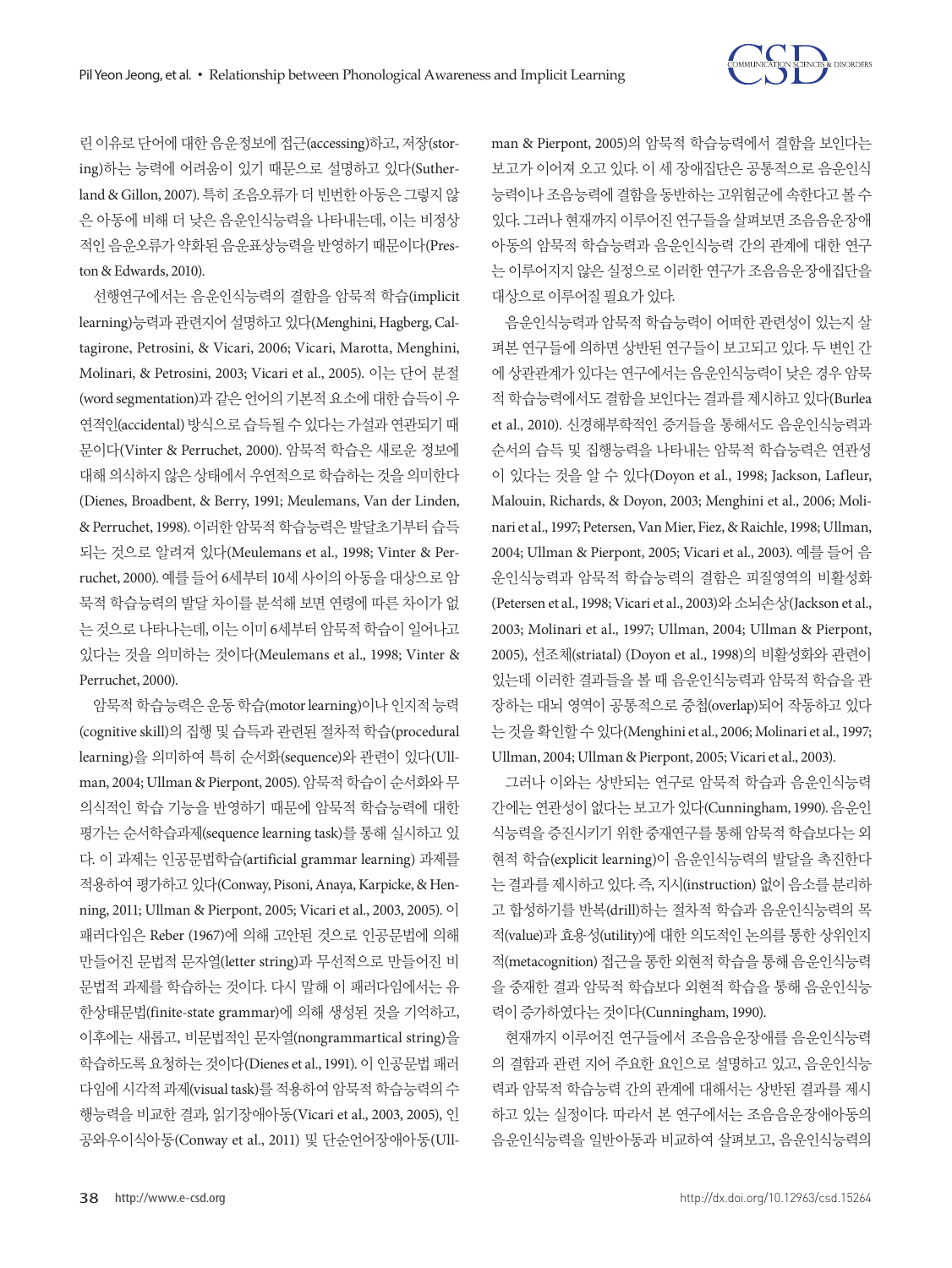결함을 암묵적 학습과 외현적 학습 간의 관련성으로 분석해봄으 로써 조음음운장애의 평가 및 중재 시 필요한 임상적 함의를 제공 하고자한다.

연구문제는다음과같다.

- 가. 일반아동과 조음음운장애아동은 음운인식능력에서 차이가 있는가?
- 나. 일반아동과 조음음운장애아동은 순서학습과제(정확도, 암 묵적 학습능력)에서 차이가 있는가?
- 다. 일반아동과 조음음운장애아동의 음운인식능력과 순서학습 과제(정확도, 암묵적 학습능력) 간에는 상관이 있는가?

## 연구방법

## 연구대상

본 연구에는 서울 및 수도권 지역에 거주하는 생활연령 만 5-7세 의 일반아동과 조음음운장애아동 32명이 연구대상으로 참여하였 다(일반아동 16명, 조음음운장애아동 16명, 남아 26명, 여아 6명). 일반아동집단의 연구대상 포함기준은 수용어휘능력(Receptive & Expressive Vocabulary Test, REVT; Kim, Hong, Kim, Jang, & Lee, 2010)검사의 백분위 점수가 30%ile 이상에 속하고, 자음정확도(Urimal Test of Articulation and Phonology, U-TAP; Kim & Shin, 2004) 는 생활연령 평균의 -1 SD 이상으로 조음능력이 정상범주에 해당 하며 청력 및 시력 등 감각장애를 동반하지 않은 아동이 포함되었 다. 조음음운장애아동집단의포함기준은어휘능력과청력및시력 은 일반아동집단과 동일하며 자음정확도에서 생활연령 평균의 -1 SD 이하에속하여조음치료가요구되는아동을대상으로하였다.

일반아동집단의 생활연령은 평균 70.81 (표준편차 8.1)개월, 조 음음운장애아동의 생활연령은 평균 70.62 (표준편차 6.8)개월로 두 집단 간 생활연령의 차이는 없는 것으로 나타났다(*t*(30)=-.21, *p*>.05). 아동지능점수는 일반아동집단 평균은 109.44 (표준편차 15.38)점, 조음음운장애아동집단 평균은 107.5 (표준편차 12.46)점 으로 두 집단 간 지능점수에서 차이는 없는 것으로 나타났다(*t*(30) =.39, *p*>.05). 수용어휘능력은 일반아동집단 평균은 78.18 (표준 편차 13.62)점, 조음음운장애아동집단 평균은 74.18 (표준편차 12.63)점으로 두 집단 간 어휘능력에서 차이는 없는 것으로 나타났 다(*t*(30)=.86, *p*>.05). 자음정확도는 일반아동집단 평균은 100 (표 준편차 0)점, 조음음운장애아동집단 평균은 86.76 (표준편차 6.16) 점으로 두집단간유의한차이가있는것으로나타났다(*t*(30)=8.30, *p*<.001). 일반아동과 조음음운장애아동 두 집단의 생활연령, 지능 점수, 자음정확도, 어휘능력의 결과는 Table 1에 제시하였다.

#### **Table 1.** Participants' characteristics

|                                   | $APD(n=16)$   | $NL (n = 16)$  |          |
|-----------------------------------|---------------|----------------|----------|
| Age (mo)                          | 70.62 (6.8)   | 70.81 (8.1)    | - 21     |
| KABC-II                           | 107.5 (12.46) | 109.44 (15.38) | .39      |
| <b>U-TAP</b>                      | 86.76 (6.16)  | 100(0)         | $8.3***$ |
| Receptive vocabulary <sup>a</sup> | 74.18 (12.63) | 78.18 (13.62)  | .86      |

Values are presented as mean (SD).

APD = children with articulation and phonological disorders; NL = children with normal language; KABC-II= Kaufman Assessment Battery for Korean Children-II (Moon, 1997); U-TAP= Urimal Test of Articulation and Phonology (Kim & Shin, 2004). <sup>a</sup>Receptive & Expressive Vocabulary Test (Kim, Hong, Kim, Jang, & Lee, 2010).  $***p<.001$ .

# 연구방법

#### 연구과제

아동의 인지적 능력을 알아보기 위해 카우프만-아동지능검사 (Kaufman Assessment Battery for Korean Children-II, KABC-II; Moon, 1997)를 실시하였고, 어휘능력을 살펴보기 위해 수용·표현 어휘력검사(REVT; Kim et al., 2010)를 실시하였으며, 조음능력을 알아보기 위해 우리말 조음음운평가(U-TAP; Kim & Shin, 2004) 를실시하였다.

음운인식능력의 측정은 선행연구(Kim & Pae, 2007)의 과제를 사용하였다. 음운인식과제는 탈락, 합성, 변별 및 분절과제 등 4가 지로 이루어져 있으며 단어(word)와 음절(syllable) 수준의 평가로 이루어져 있다. 단어수준은 총 12문항이고, 음절수준은 총 18문항 으로 구성되어 있다. 탈락과제, 합성과제 및 변별과제는 단어와 음 절이 3개 문항이고, 분절과제는 단어수준은 3개 문항, 음절수준은 9개 문항으로 이루어져 있다. Appendix 1에 음운인식능력 평가의 예를제시하였다.

암묵적 학습능력은 선행연구(Conway et al., 2011)에서 사용한 순서학습과제(sequence learning task)를 사용하여 측정하였다. 이 과제는 자극을 생성하기 위한 두 가지 인공문법과제(artificial grammar)를 적용하는데, 선행하는 구성요소에 따라 나타나는 특정한 구성요소(예를 들어, 색깔)의 확률(probability)에 따라 제시되는 순서를 구체화(specify)하여 적용하고 이를 측정하는 것이다.

순서학습과제의 구성은 학습단계(learning phase)와 실험단계 (test phase)로 이루어져 있다. 학습단계에서는 총 16개의 항목이 제 시되는데, 2개의 순서(sequence)로 6개 항목, 3개의 순서로 5개 항 목, 4개의 순서로 5개 항목으로 구성되어 있다. 각 항목이 순서대로 주어지면 제시되는 순서대로 재현하기(sequence reproduction task) 를수행하도록 하였다. 학습단계의 과제를 통해 순서학습의 정확도 를 측정하며 지시에 따라 기억한 것을 재현하는 기능을 수행하기 때문에 외현적 학습능력을 측정하게 된다. 실험단계는 문법(gram-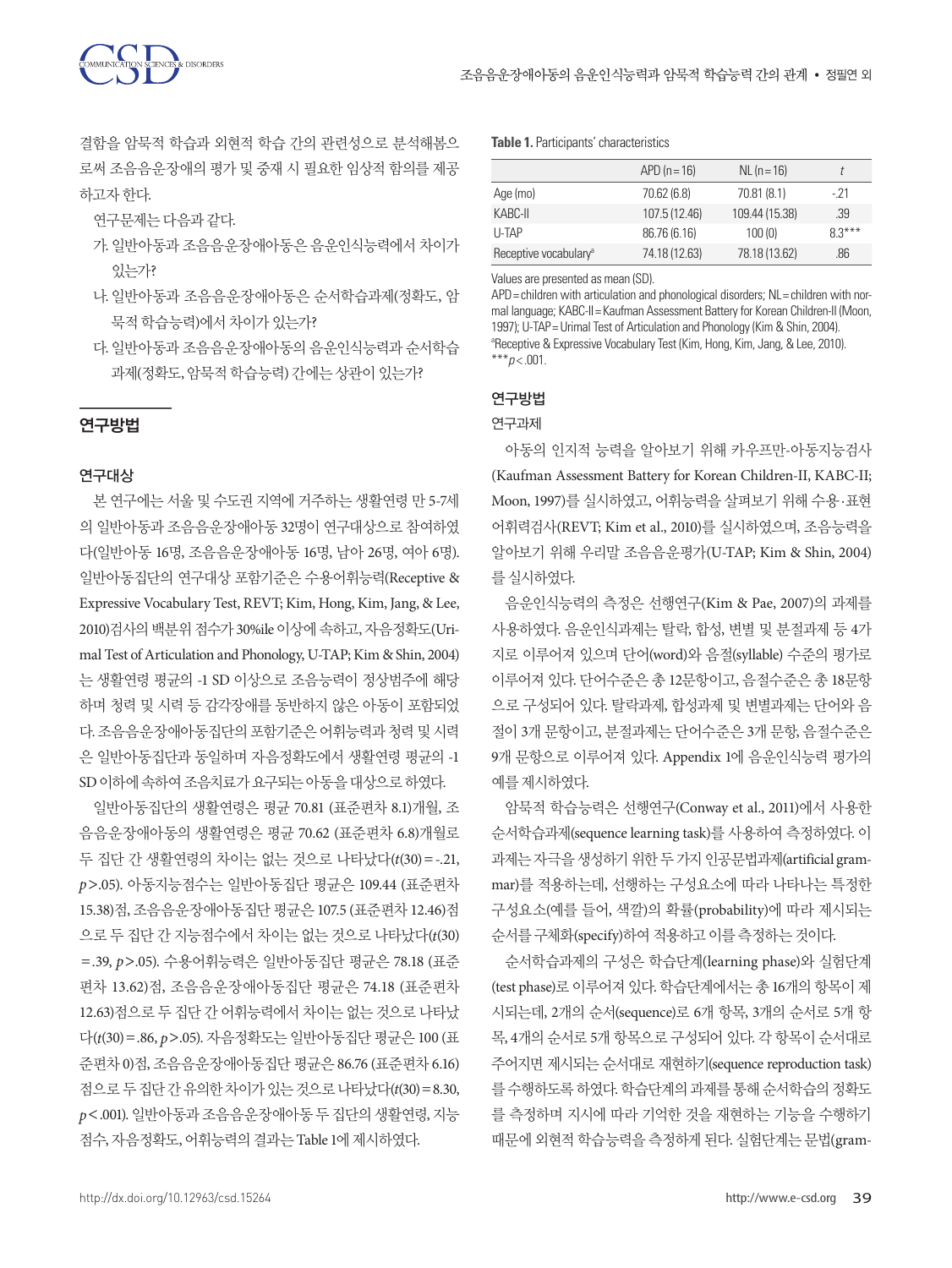



**Figure 1.** Sequence learning task.

mar) A와 문법 B로 이루어져 있다. 문법 A는 문법과제이고, 문법 B 는 비문법과제에 해당한다. 문법과제는 인공문법과 일치하는 것이 고, 비문법과제는 인공문법과 일치하지 않으며 새로운 순서를 제시 하는과제를나타낸다(Conway et al., 2011).

문법 A와 문법 B의 항목은 각 12개로 구성되어 있으며 3개 순서 로 4개 항목, 4개 순서로 4개 항목, 5개 순서로 4개 항목으로 구성되 어 있다. 문법 A와 문법 B는 각 12개 항목으로 총 24개 항목으로 과 제가 구성되어 있다. 이 과제에서는 문법규칙을 비문법규칙에 적용 하는 능력을 측정하는 것으로 암묵적 학습능력을 측정하게 된다. Appendix 2에순서학습과제의예를제시하였다.

암묵적 학습과제는 태블릿 PC 모니터(Samsung Galaxy Tab)의 상단 좌우에 2개, 하단 좌우에 2개로 총 4개의 네모 모양이 제시되 는데, 1개의 네모 모양이 제시되는 시간은 700 ms 동안 나타나고, 500 ms 동안 사라지며(blank) 다음 네모가 다시 나타난다. 각 항목 만큼 과제가 다 제시되고 나서 500 ms 동안 멈춘 후 4개의 네모가 다시 나타나는데, 아동은 본 순서대로 정확하게 스크린 터치를 하 도록 하고, 1개의 반응을 마친 후에는 다음 지시버튼을 눌러 다음 과제를 계속하도록 지시하였다. Figure 1에 태블릿 PC에서 실행되 는과제를제시하였다.

#### 연구절차

평가가 이루어진 순서는 카우프만-아동지능검사, 수용 및 표현 어휘력검사, 자음정확도 검사, 음운인식과제, 순서학습과제 순으로 실시하였다. 음운인식과제는 선행연구(Kim & Pae, 2007)와 동일하 게 음운탈락검사, 음운합성검사, 음운변별검사, 음운분절검사 순 서로 진행하였다. 음운탈락검사는 아동에게 말소리 빼기 놀이를 한다고 한 다음 음소와 음절수준에서 각 1문항씩 총 2개의 연습문 항을 실시한 다음 본 검사를 실시하였다. 음운합성검사는 말소리 더하기 놀이를 한다고 한 다음 연습문항과 본 검사를 실시하였다.

음운변별검사는 말소리 하나가 다른 낱말을 골라내는 놀이라고 지 시하였고, 음운분절검사는 말소리 나누기 놀이를 할 것이라고 지 시한 다음 음절수준에서 3개, 음소수준에서 9개 항목으로 총 12개 항목으로 이루어진 검사를 실시하였다.

순서학습과제는 선행연구(Conway et al., 2011)와 동일한 절차대 로아동에게지시하고, 진행하였다. 지시사항은다음과같다.

"컴퓨터 화면에 여러 가지 색깔의 네모 모양이 나타나요. 네모 모 양은 화면에서 깜빡이는데, ○○는 이 색깔들을 기억해야 돼요. 네 모가 하나씩 깜빡인 다음에는 네모 4개가 한꺼번에 모두 보일 거예 요. 보고 난 다음에 같은 순서대로 색깔을 누르면 되요. 예를 들어 서 ○○가 빨강-초록-파란 색깔을 봤으면 빨간네모, 초록네모, 파 란네모를 누르면 되요. 누를 때는 손가락으로 하고, 쉴 때는 팔을 내 리고쉬세요."

아동의 인지능력검사, 수용 및 표현 어휘력검사, 자음정확도검 사, 음운인식검사와 순서학습과제를 평가하는 데 걸린 시간은 총 1 시간 40-50분정도소요되었으며 2회에걸쳐검사를실시하였다.

#### 자료분석

음운인식능력은 말소리의 탈락, 합성, 변별 및 분절과제의 정반 응한 수의 합으로 측정하였으며 단어수준과 음절수준의 총합으로 분석하였다. 순서학습과제는 정확도(accuracy)와 암묵적 학습능력 (implicit learning ability)을 측정하였다. 정확도는 학습과제(learning phase)에서 정반응한 수의 총합으로 측정하였다. 암묵적 학습 능력은 암묵적 학습점수(learning score, LRN)를 나타내는 데 기억 폭(memory span)을 측정하는 것으로 실험 과제(test phase)에서 문 법과제(grammatical sequence test) A와 비문법과제(ungrammatical sequence test) B의 정반응한 수의 차이(grammar A-grammar B)로측정하였다.

#### 통계 분석

조음음운장애아동과 일반아동 집단 간 음운인식능력과 순서학 습과제의 차이는 두 독립표본 *t*-검정을 실시하였고, 음운인식능력 과 암묵적 학습능력 간의 상관관계는 Pearson 상관계수를 사용하 여분석하였다.

## 연구결과

### 일반아동과 조음음운장애아동의 음운인식능력의 차이

두 집단 간 음운인식능력 과제 수행에서 조음음운장애아동은 6.44 (SD=4.64)점으로 일반아동 9.32 (SD=5.05)점에 비해 유의하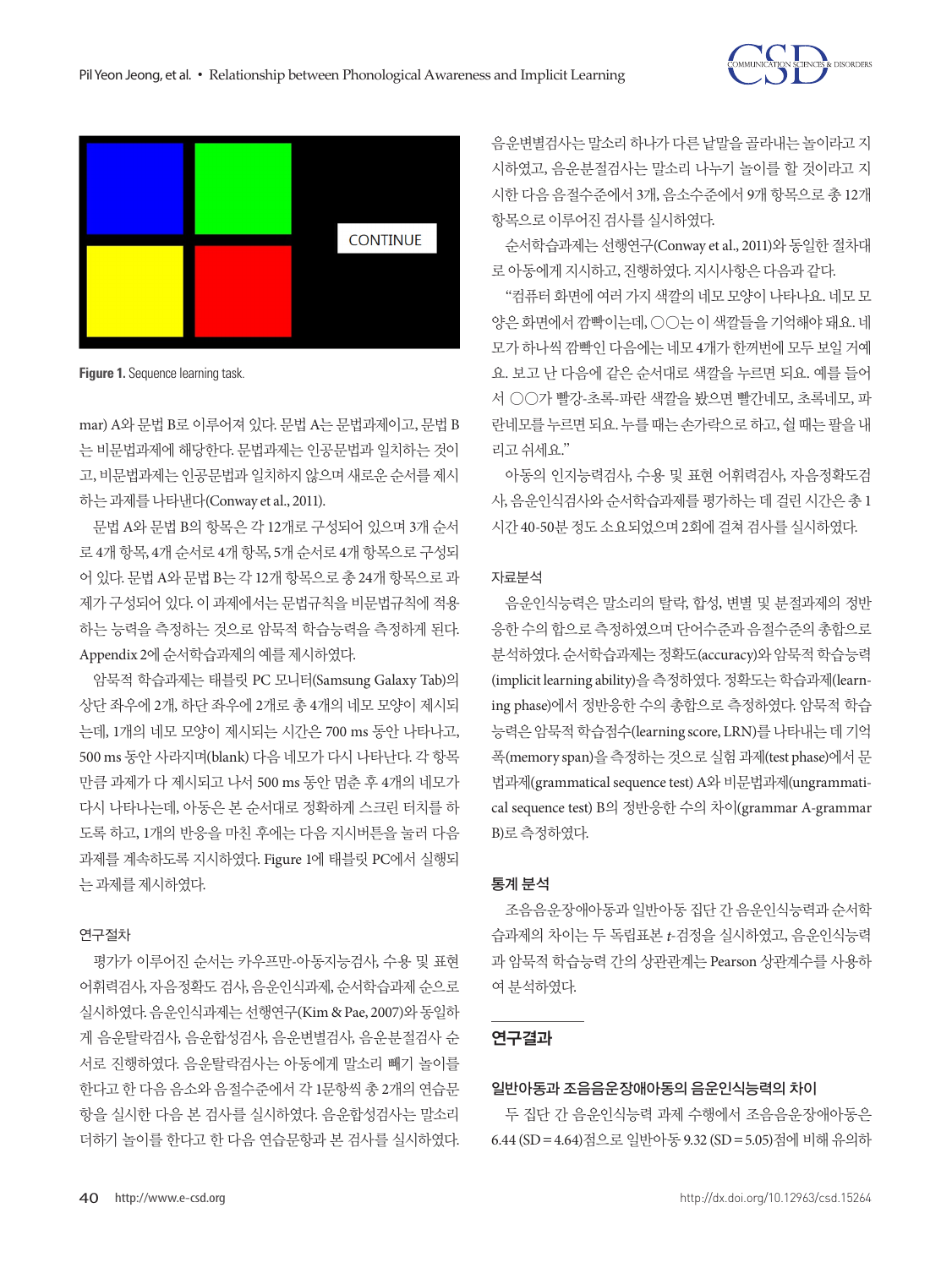

**Table 2.** Results of phonological awareness and sequence learning scores of the two groups

|          | $APD(n=16)$   | $ND (n = 16)$ |           |
|----------|---------------|---------------|-----------|
| РA       | 6.44(4.64)    | 9.32(5.05)    | $2.13*$   |
| Accuracy | 10.06(2.68)   | 12.81 (3.47)  | $2.16*$   |
| I RN     | $-1.81(1.86)$ | .56(1.34)     | $3.94***$ |

Values are presented as mean (SD).

 $APD =$  children with articulation and phonological disorders:  $ND =$  normally developing children; PA= phonological awareness; LRN= implicit learning score. \**p* < .05, \*\*\**p* < .001.

**Table 3.** Results of correlation between PA and sequence learning in NL

|          | PA       | Accuracy |
|----------|----------|----------|
| PA       | ۰        | $.79***$ |
| Accuracy | $.79***$ | $\sim$   |
| LRN      | .18      | .25      |

ND = normally developing children; PA = phonological awareness; LRN = implicit learning score.

\*\**p* < .01.

게 낮은 수행을 보였다(*t*(30)=2.13, *p*<.05). 일반아동과 조음음운 장애아동의음운인식능력의차이를 Table 2에제시하였다.

#### 일반아동과 조음음운장애아동의 순서학습능력의 차이

순서학습과제의 정확도 과제수행에서 조음음운장애아동은 10.06 (SD=2.68)점으로 일반아동 12.81 (SD=3.47)점에 비해 유의 하게 낮은 수행을 보였고(*t*(30)=2.16, *p*<.05), 암묵적 학습능력 수 행에서도 조음음운장애아동은 -1.81 (SD=1.86)점으로 일반아동 .56 (SD=1.34)점에 비해 유의하게 낮은 수행을 나타내었다(*t*(30)=  $3.94, p < .001$ 

일반아동과 조음음운장애아동의 순서학습 정확도와 암묵적 학 습능력의차이를 Table 2에제시하였다.

#### 일반아동의 음운인식능력과 순서학습능력 간의 관계

일반아동의 음운인식능력과 순서학습 정확도 간에는 유의한 상 관이 있는 것으로 나타났다(*r*=.79, *p*<.01). 일반아동의 음운인식 능력과암묵적학습능력간에는상관이없는것으로나타났다.

두집단간상관분석결과는 Table 3에제시하였다.

#### 조음음운장애아동의 음운인식능력과 순서학습능력 간의 관계

조음음운장애아동의 음운인식능력과 정확도 간에는 유의한 상 관이 있는 것으로 나타났다(*r*=.56, *p*<.05). 조음음운장애아동의 음운인식능력과 암묵적 학습능력 간에는 상관이 없는 것으로 나 타났다.

**Table 4.** Results of correlation between PA and sequence learning in APD

|          | PA     | Accuracy |
|----------|--------|----------|
| PA       |        | $.56*$   |
| Accuracy | $.56*$ | ٠        |
| LRN      | -.06   | -.ZU     |

APD = children with articulation and phonological disorders; PA = phonological awareness; LRN= implicit learning score.

 $*p$  < .05.

두 집단 간 상관부석 결과는 Table 4에 제시하였다.

#### 논의 및 결론

본 연구는 5-7세의 일반아동과 조음음운장애아동을 대상으로 음운인식능력과 정확도, 암묵적 학습능력 간의 수행 차이를 알아 보고, 두 변인 간 관련성을 분석해 봄으로써 조음음운장애아동의 음운인식능력의결함을암묵적학습능력의결함으로설명할수있 는지알아보고자하였다.

#### 일반아동과 조음음운장애아동의 음운인식능력의 차이

연구결과 일반아동과 조음음운장애아동의 음운인식능력은 유 의한 차이가 있는 것으로 나타났다. 이러한 결과는 조음음운장애 아동의 음운인식능력은 일반아동에 비해 더 낮은 수행을 보인다 는 선행연구의 결과를 지지하는 것이다(Burlea et al., 2010; Cowan & Moran, 1997; Cunningham, 1990; Kim et al., 2005; Ko & Kim, 2010; Preston et al., 2012; Preston et al., 2013; Preston & Edwards, 2010; Rvachew, 2006; Rvachew et al., 2007; Sutherland & Gillon, 2007).

말산출에어려움이있는조음음운장애아동은음운변동을적절 하게 적용하지 못하기 때문에 일반아동에 비해 음운인식능력에서 어려움을 보인다(Justice & Schuele, 2004). 이는 조음음운장애로 인한 비정상적인 음운오류가 보다 높은 수준의 음운표상능력 발달 을 방해하기 때문에 음운정보를 조직화하고(Preston & Edwards, 2010), 저장하는 능력을 저하시키기 때문이다(Sutherland & Gillon, 2007).

또한 조음음운장애의 중재 시 음운인식능력의 개선은 조음치료 의 유지와 일반화에 중요한 역할을 한다(Hesketh, Adams, Nightingale, & Hall, 2000). 따라서 조음음운장애의 평가 및 중재 시 음 운인식능력에 대한 평가가 학령기 이전에 이루어지도록 권고하며, 학령기 이후에도 음운인식능력에 대한 검토가 지속적으로 이루어 질 필요성이 있다는 것을 시사하는 것이다(Rvachew et al., 2007).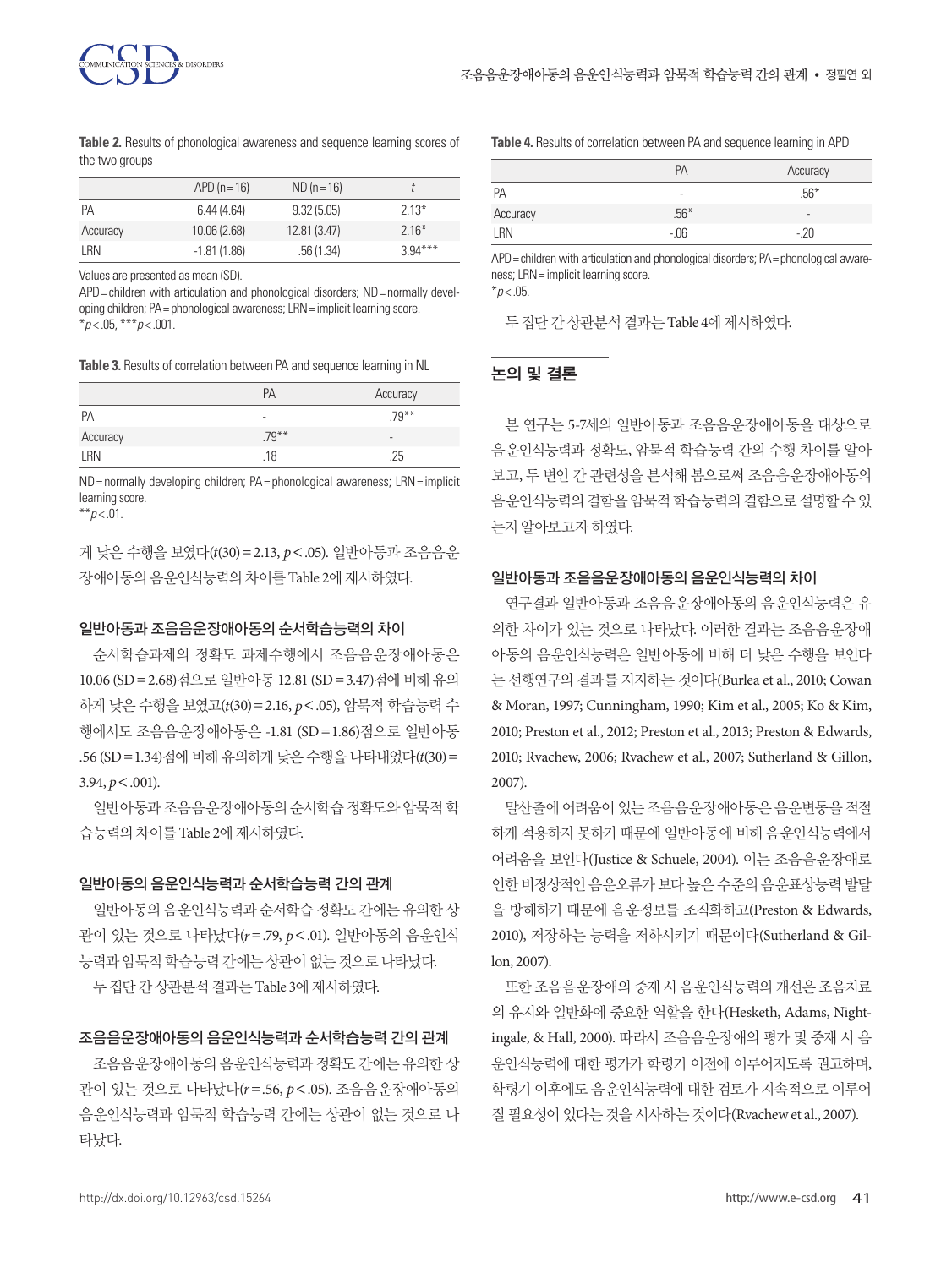#### 일반아동과 조음음운장애아동의 순서학습능력의 차이

조음음운장애아동의 순서학습능력은 정확도와 암묵적 학습능 력 모두에서 일반아동에 비해 상대적으로 낮은 수행을 나타내었 다. 이는 인공와우이식아동을 대상으로 한 선행연구(Conway et al., 2011)의 결과와는 상반된 결과이다. Conway 등(2011)의 연구에 서는 인공와우이식아동과 일반아동은 정확도에서 차이가 나지 않 았으며, 제시되는 자극의 순서를 즉각적으로 기억하여 반복하는 과제를 어려움 없이 처리하는 것으로 나타났다. 그러나 본 연구에 참여한 조음음운장애아동은 일반아동에 비해 시각적 순서를 즉 각적으로 재현(reproduce)하는 데 어려움이 있다는 것이다. 정확도 과제는 그 자체로는 문법학습을 반영하지 않기 때문에(Conway et al., 2011) 정확도에서의 제한된 수행은 외현적 학습에서 어려움이 있다는 것을 반영하는 것이다. 그렇기 때문에 후속연구에서는 조 음음운장애아동의 외현적 학습능력과 함께 시청각적 주의력에 대 한 추가적인 평가가 이루어진다면 보다 많은 임상적 정보를 얻을 수 있을것으로생각한다.

암묵적 학습능력에서도 조음음운장애아동의 수행능력이 일반 아동에 비해 더 낮은 것으로 나타났다. 이러한 결과는 읽기장애아 동(Vicari et al., 2003, 2005), 인공와우이식아동(Conway et al., 2011), 단순언어장애아동(Ullman & Pierpont, 2005)이 암묵적 학습능력 에서결함을보인다는선행연구의결과와동일한결과이다.

본 연구에서 암묵적 학습능력은 순서학습과제의 문법과제와 비 문법과제 수행차이를 통해 측정하였다. 암묵적 학습능력은 문법과 제를 비문법과제에 무의식적으로 적용하는 능력을 반영하는데 일 반아동에 비해 조음음운장애아동은 문법과제와 비문법과제 간 차 이가 적게 나타났다. 이는 일반아동은 암묵적 학습이 이루어지나 조음음운장애아동은암묵적학습이이루어지지않는다는것을나 타내는 것이다. 이러한 결과는 조음음운장애아동은 순서에 대한 기억폭(sequence memory spans)이 제한적이라는 것을 의미한다.

문법과제를 통해 반복적으로 제시되는 자극에 내재되어 있는 규 칙성을 발견하여 새로운 자극 즉 비문법과제에 적용할 수 있는 암 묵적 학습 능력은 무의식적이고, 우연적인 학습 능력을 반영한다. 단어분절능력 또한 우연적 학습으로 습득되기 때문에(Vinter & Perruchet, 2000), 음운인식능력이 낮은 조음음운장애아동은 암 묵적 학습능력에서도 낮은 수행을 보일 수 있다는 가설을 지지하 는 것이다. 또한 암묵적 학습과정은 새로운 운동기술, 지각, 인지적 능력을 습득하고, 집행하는 것으로 자동화기술(automatisation)로 이루어지며 순서에 따른 처리능력과 관련이 있다. 그런 이유로 조 음음운장애아동의 청각적 처리패턴에 대한 자동화기술의 결함이 음운처리능력에 부정적인 영향을 미칠 뿐 아니라(Vicari et al., 2005),

시각적 패턴의 순서 처리능력이 제한됨으로써 암묵적 학습능력에 서도어려움을나타내는것으로사료된다.

# 일반아동과 조음음운장애아동의 음운인식능력과 암묵적 학습능력 간의 관계

순서학습과제를 통해 일반아동과 조음음운장애아동의 음운인 식능력과 암묵적 학습능력 간의 관계를 분석한 결과, 두 집단 모두 음운인식능력과 순서학습과제의 정확도 간에 유의한 상관이 있는 것으로 나타났다. 즉 음운인식능력이 높으면 정확도가 높고, 음운 인식능력이 낮은 경우에는 정확도가 낮은 것이다. 본 연구에서 정 확도란 기억하라는 지시에 따라 제시된 색깔의 순서를 동일하게 재 현하여 정반응한 수를 측정하는 과제로 외현적인 학습능력을 나 타내는 것이다. 이러한 결과는 음운인식능력의 중재 시 암묵적 학 습보다는 외현적 학습이 음운인식능력의 발달을 촉진한다는 결과 를 지지하는 것이다(Cunningham, 1990). 또한 조음음운장애아동 은 음운정보 저장의 효율성이 일반아동에 비해 더 낮은 것으로 알 려져 있는데(Sutherland & Gillon, 2007) 음운정보를 저장하는 능 력과 시각적으로 제시되는 순서를 기억하는 능력이 공통적으로 기 억능력에 기반을 두기 때문에 음운인식능력과 정확도가 상관이 있 는것으로보인다.

그러나, 음운인식능력과 암묵적 학습능력 간에는 유의한 상관 이 나타나지 않았다. 이러한 결과는 음운인식능력과 암묵적 학습 이 신경학적으로 연관되어 작동한다는 선행연구와는 상반된 결과 이다. 음운인식능력과 암묵적 학습 과정에서 활성화되는 대뇌피질 연결고리(loops)들 간의 작동에는 기저핵(basal ganglia)과 소뇌가 그 역할을 한다. 소뇌는 들어오는 감각정보를 조정하고, 정확한 운 동을 실행하기 위해 오류를 감지하고, 수정하는 작용을 하며(Doyon et al., 2002), 선조체는 잘 학습된 운동능력을 장기적으로 저장 하는 역할을 하기 때문에 암묵적 학습능력에서의 결함을 소뇌와 선조체 활성화의 결함으로 설명하고 있다(Grafton, Woods & Tyszka, 1994; Vicari et al., 2005). 본 연구에서는 음운인식능력과 암묵 적 학습능력이 상관이 없는 것으로 나타나 신경해부학적 연관성으 로 설명하기에는 충분하지 않으며 이와 관련된 후속연구가 필요할 것으로보인다.

음운인식능력과 암묵적 학습능력이 상관을 나타내지 않은 또 다른 이유로 선행연구와는 다른 과제를 측정한 것과 연관 지어 볼 수 있다. 음운인식능력과 암묵적 학습능력이 관련이 있다는 선행 연구(Vicari et al., 2003, 2005)에서는 반응시간(reaction time)을 통해 암묵적 학습능력을 측정한 것이다. 이러한 과제의 차이가 연 구결과에도영향을미쳤을것으로보인다.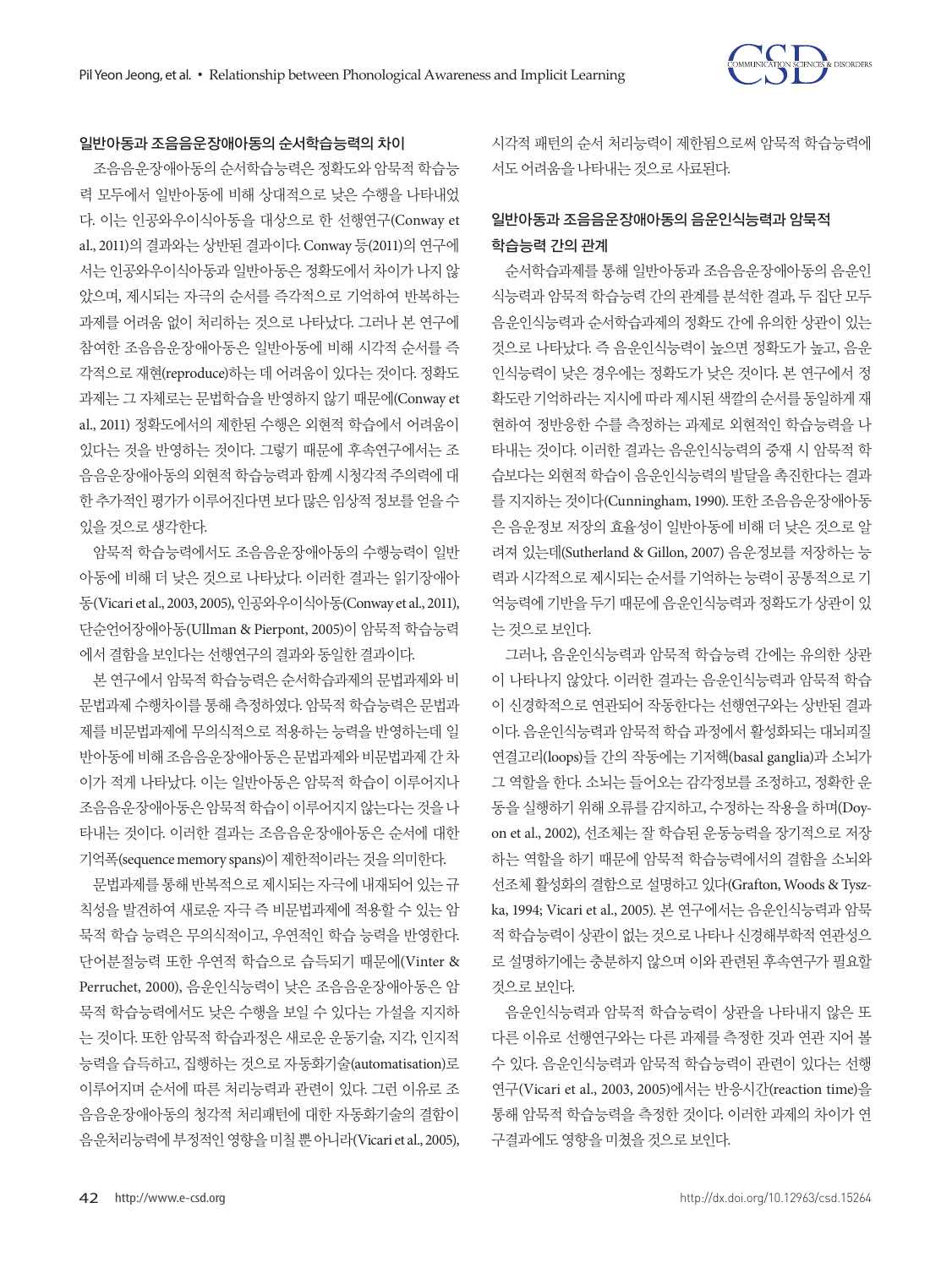본 연구를 통해 조음음운장애아동의 음운인식능력, 순서학습 정확도 및 암묵적 학습능력은 일반아동에 비해 낮은 수행을 보였 고, 음운인식능력과 정확도 간에 상관이 있다는 것을 확인할 수 있 었다. 이러한 결과는 암묵적 학습능력이 발달초기부터 습득된다 는 점을 고려할 때(Meulemans et al., 1998; Vinter & Perruchet, 2000), 조음음운장애아동의 낮은 정확도와 암묵적 학습능력은 이 후 음운인식능력과 조음능력 발달에 있어서 예측변인(sign)이 될 수 있을 것으로 보여진다(Vicari et al., 2005). 따라서 조음음운장애 아동의 평가 및 중재 시에 음운인식능력과 순서학습 정확도 및 암 묵적 학습능력을 고려하고, 외현적 학습이 음운인식능력의 발달 을촉진하므로이에대한중재가우선되어야함을제안한다.

본 연구의 제한점과 후속연구를 위한 제언은 첫째, 본 연구에는 경도부터 중도수준의 자음정확도를 보이는 조음음운장애아동들 이 포함되었다. 후속연구에서 자음정확도의 중증도를 고려한 연구 가 이루어진다면 보다 세부적인 임상적 정보를 제공해 줄 수 있을 것으로 사료된다. 둘째, 본 연구에서는 순서학습과제를 통해 암묵 적학습능력을평가하였다. 추후연구에서는다양한암묵적학습과 제를 사용하여 음운인식능력과 암묵적 학습능력 간의 관계를 살 펴볼것을제안한다.

#### **REFERENCES**

- Burlea, G., Chirita, R., & Burlea, A. (2010). Tulburari ale limbajului oral si scris cauzate de deficitul fonologic la copil [Disorders of oral and written speech caused by phonological deficit in children]. *Revista Românå de Pediatrie, 59,* 284-292.
- Conway, C. M., Pisoni, D. B., Anaya, E. M., Karpicke, J., & Henning, S. C. (2011). Implicit sequence learning in deaf children with cochlear implants. *Developmental Science, 14,* 69-82.
- Cowan, W. E., & Moran, M. J. (1997). Phonological awareness skills of children with articulation disorders in kindergarten to third grade. *Communication Disorders Quarterly, 18,* 31-38.
- Cunningham, A. E. (1990). Explicit versus implicit instruction in phonemic awareness. *Journal of Experimental Child Psychology, 50,* 429-444.
- Dienes, Z., Broadbent, D., & Berry, D. C. (1991). Implicit and explicit knowledge bases in artificial grammar learning. *Journal of Experimental Psychology: Learning, Memory, and Cognition, 17,* 875-887.
- Doyon, J., Laforce, R., Bouchard, G., Gaudreau, D., Roy, J., Poirier, M., ... & Bouchard, J. P. (1998). Role of the striatum, cerebellum and frontal lobes in the automatization of a repeated visuomotor sequence of movements.

*Neuropsychologia, 36,* 625-641.

- Doyon, J., Song, A. W., Karni, A., Lalonde, F., Adams, M. M., & Ungerleider, L. G. (2002). Experience-dependent changes in cerebellar contributions to motor sequence learning. *Proceedings of the National Academy of Sciences, 99,* 1017-1022.
- Felton, R. H., & Pepper, P. P. (1995). Early identification and intervention of phonological deficits in kindergarten and early elementary children at risk for reading disability. *School Psychology Review, 24,* 405-414.
- Grafton, S., Woods, R. P., & Tyszka, M. (1994). Functional imaging of procedural motor learning: relating cerebral blood flow with individual subject performance. *Human Brain Mapping, 1,* 221-234.
- Hesketh, A., Adams, C., Nightingale, C., & Hall, R. (2000). Phonological awareness therapy and articulatory training approaches for children with phonological disorders: a comparative outcome study. *International Journal of Language & Communication Disorders, 35,* 337-354.
- Hong, S. I., Jeon, S. I., Pae, S., & Lee, I. (2002). Development of phonological awareness in Korean children. *Korean Journal of Communication Disorders, 7,* 49-64.
- Jackson, P. L., Lafleur, M. F., Malouin, F., Richards, C. L., & Doyon, J. (2003). Functional cerebral reorganization following motor sequence learning through mental practice with motor imagery. *Neuroimage, 20,* 1171-1180.
- Justice, L. M., & Schuele, C. M. (2004). Phonological awareness: description, assessment, and intervention. In J. E. Bernthal & N. W. Bankson (Eds.), *Articulation and phonological disorders* (5th ed., pp. 376-406). Boston, MA: Allyn and Bacon.
- Kim, J. K., Shin, J. H., & Ahn, S. W. (2005). A study of comparison in phonological awareness ability between articulatorily phonologically disabled children and normal children. *Journal of Special Children Education, 7,* 93- 108.
- Kim, M. B., & Pae, S. (2007). Word recognition and phonological awareness of kindergartener, second and fourth graders. *Journal of Speech-Language & Hearing Disorder, 16,* 89-107.
- Kim, S. J., & Kim, Y. T. (2006). Development of phonological awareness abilities of normal children in the age of 5 and 6 through phonological elision task and its correlation to other phonological processing abilities. *Korean Journal of Communication disorders, 11,* 16-28.
- Kim, Y. T., & Shin, M. J. (2004). *Urimal Test of Articulation and Phonology (U-TAP).* Seoul: Hakjisa.
- Kim, Y. T., Hong, G. H., Kim, K. H., Jang, H. S., & Lee, J. Y. (2010). Receptive & expressive vocabulary test (REVT). Seoul: Seoul Community Rehabili-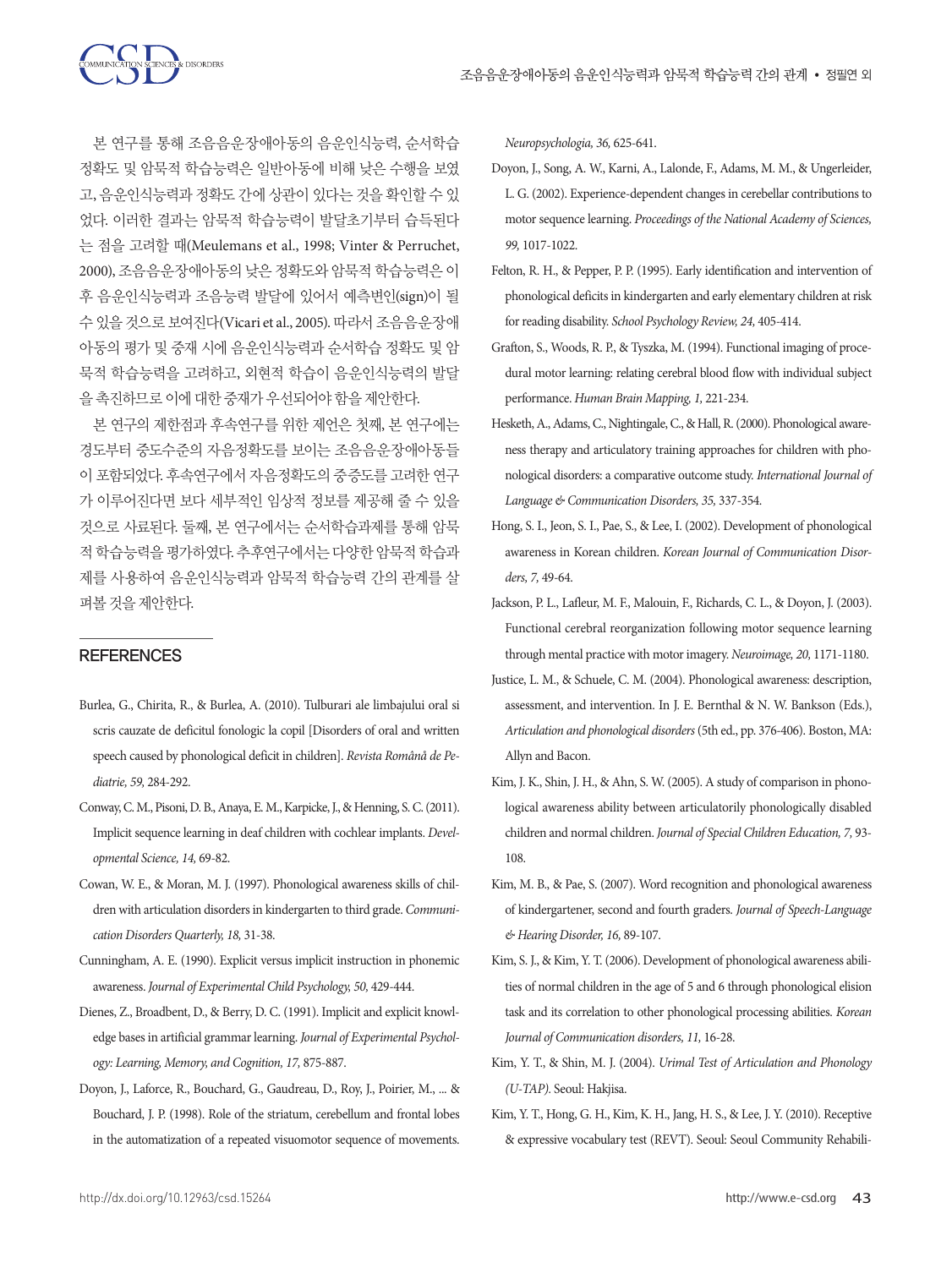

tation Center.

- Ko, Y. K., & Kim, S. J. (2010). A comparison of phonological awareness and reading ability between children with and without functional articulatory and phonological disorders. *Korean Journal of Communication Disorders, 15,* 157-167.
- Menghini, D., Hagberg, G. E., Caltagirone, C., Petrosini, L., & Vicari, S. (2006). Implicit learning deficits in dyslexic adults: an fMRI study. *NeuroImage, 33,* 1218-1226.
- Meulemans, T., Van der Linden, M., & Perruchet, P. (1998). Implicit sequence learning in children. *Journal of Experimental Child Psychology, 69,* 199-221.
- Molinari, M., Leggio, M. G., Solida, A., Ciorra, R., Misciagna, S., Silveri, M. C., ... & Petrosini, L. (1997). Cerebellum and procedural learning: evidence from focal cerebellar lesions. *Brain, 120,* 1753-1762.
- Moon, S. B. (1997). *Kaufman Assessment Battery for Korean Children II (KA-BC-II).* Seoul: Hakjisa.
- Petersen, S. E., Van Mier, H., Fiez, J. A., & Raichle, M. E. (1998). The effects of practice on the functional anatomy of task performance. *Proceedings of the National Academy of Sciences, 95,* 853-860.
- Preston, J. L., Felsenfeld, S., Frost, S. J., Mencl, W. E., Fulbright, R. K., Grigorenko, E. L., ... & Pugh, K. R. (2012). Functional brain activation differences in school-age children with speech sound errors: speech and print processing. *Journal of Speech, Language, and Hearing Research, 55,* 1068-1082.
- Preston, J. L., Hull, M., & Edwards, M. L. (2013). Preschool speech error patterns predict articulation and phonological awareness outcomes in children with histories of speech sound disorders. *American Journal of Speech-Language Pathology, 22,* 173-184.
- Preston, J., & Edwards, M. L. (2010). Phonological awareness and types of sound errors in preschoolers with speech sound disorders. *Journal of Speech, Language, and Hearing Research, 53,* 44-60.
- Reber, A. S. (1967). Implicit learning of artificial grammars. *Journal of Verbal Learning and Verbal Behavior, 6,* 855-863.
- Rvachew, S. (2006). Longitudinal predictors of implicit phonological awareness skills. *American Journal of Speech-Language Pathology, 15,* 165-176.
- Rvachew, S., Chiang, P. Y., & Evans, N. (2007). Characteristics of speech errors produced by children with and without delayed phonological awareness skills. *Language, Speech, and Hearing Services in Schools, 38,* 60-71.
- Sutherland, D., & Gillon, G. T. (2007). Development of phonological representations and phonological awareness in children with speech impairment. *International Journal of Language & Communication Disorders, 42,* 229-250.
- Ullman, M. T. (2004). Contributions of memory circuits to language: the declarative/procedural model. *Cognition, 92,* 231-270.
- Ullman, M. T., & Pierpont, E. I. (2005). Specific language impairment is not specific to language: the procedural deficit hypothesis. *Cortex, 41,* 399-433.
- Vicari, S., Finzi, A., Menghini, D., Marotta, L., Baldi, S., & Petrosini, L. (2005). Do children with developmental dyslexia have an implicit learning deficit? *Journal of Neurology, Neurosurgery & Psychiatry, 76,* 1392-1397.
- Vicari, S., Marotta, L., Menghini, D., Molinari, M., & Petrosini, L. (2003). Implicit learning deficit in children with developmental dyslexia. *Neuropsychologia, 41,* 108-114.
- Vinter, A., & Perruchet, P. (2000). Implicit learning in children is not related to age: evidence from drawing behavior. *Child Development, 71,* 1223-1240.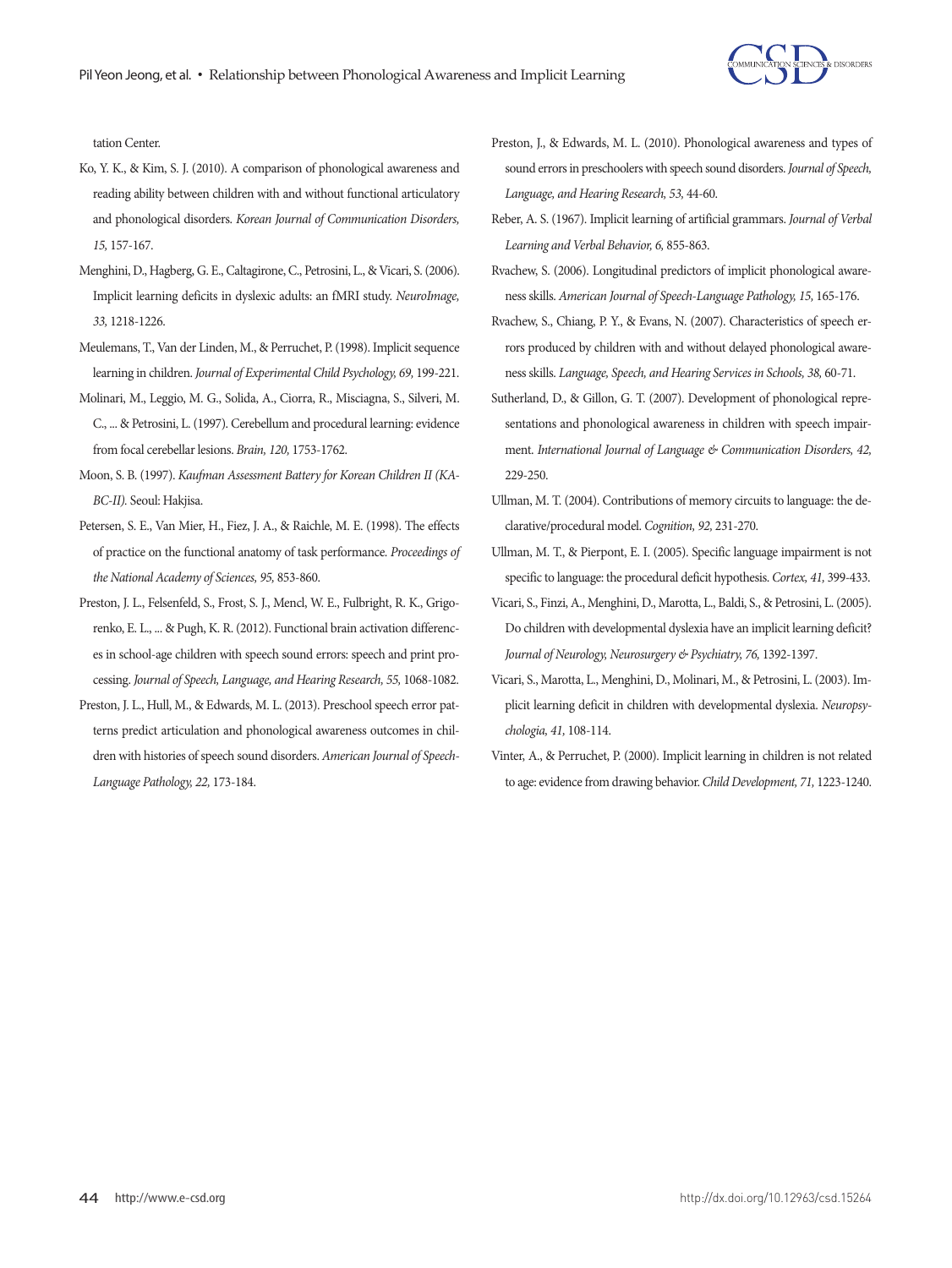

#### **Appendix 1.** 음운인식검사(Kim & Pae, 2007) 일부 예시

1. 탈락검사: 지금부터 말소리 빼기 놀이를 할 거예요. '초'에서 'ㅊ'을 빼면 무슨 소리가 남죠? 연습문제를 주어 아동이 맞추면 다음 문제로 넘어가고 틀리면 정답을 가르 쳐 준 후 다시 한 번 기회를 준다.

|      | 문항   | 반응 | 문항     | 반응 |
|------|------|----|--------|----|
| 연습문제 | 나비-나 |    | 초-치오   |    |
|      | 비누-비 |    | 사~ (아) |    |

2. 합성검사: 지금부터 말소리 더하기 놀이를 할 거예요. 'ㅋ'에다가 '오'를 더하면 무슨 소리가 되죠? 연습문제를 주어 아동이 맞추면 다음 문제로 넘어가고 틀리면 정답 을 가르쳐 준 후 다시 한 번 기회를 준다.

|      | 문항  | 반응 | 문항     | 반응 |
|------|-----|----|--------|----|
| 연습문제 | 방+울 |    | ㅋ+오(코  |    |
|      | 시+계 |    | ㅅ+애(새) |    |

3. 변별검사: 지금부터 말소리 하나가 다른 낱말을 골라내는 놀이를 할 거예요. 삼, 실, 북 중에서 앞의 소리(뒤의 소리)가 다른 것은 어떤 거지요? 연습문제를 주어 아동 이 맞추면 다음 문제로 넘어가고 틀리면 정답을 가르쳐 준 후 다시 한 번 기회를 준다.

|      | 문항       | 반응 | 문항    | 반응 |
|------|----------|----|-------|----|
| 연습문제 | 하마-수박-하품 |    | 삼실북   |    |
|      | 나무-나팔-부채 |    | 해-새-혀 |    |

4. 분절검사: 지금부터 말소리 나누기를 할 거예요. '책'을 말소리로 나누면 어떻게 되지요? 연습문제를 주어 아동이 맞추면 다음 문제로 넘어가고 틀리면 정답을 가르쳐 준 후 다시 한 번 기회를 준다.

|      | 문항      | 반응 | 문항      | 반응 |
|------|---------|----|---------|----|
| 연습문제 | 사탕(사+탕) |    | 책(ㅊ+ㅐ+ㄱ |    |
|      | 가방(가+방) |    |         |    |

#### **Appendix 2.** 순서학습과제

| Sequence length | Learning sequence | Test sequence A     | Test sequence B     |
|-----------------|-------------------|---------------------|---------------------|
| $\overline{2}$  | $4 - 1$           |                     |                     |
| $\overline{2}$  | $3 - 1$           |                     |                     |
| $\overline{2}$  | $1 - 3$           |                     |                     |
| $\overline{2}$  | $2 - 3$           |                     |                     |
| $\overline{2}$  | $1 - 2$           |                     |                     |
| $\overline{2}$  | $3 - 4$           |                     |                     |
| 3               | $4 - 1 - 3$       | $2 - 3 - 4$         | $3 - 2 - 1$         |
| 3               | $2 - 3 - 1$       | $1 - 3 - 1$         | $2 - 4 - 2$         |
| 3               | $1 - 2 - 3$       | $4 - 1 - 2$         | $4 - 2 - 4$         |
| 3               | $1 - 3 - 4$       | $3 - 1 - 3$         | $2 - 4 - 3$         |
| 3               | $3 - 4 - 1$       |                     |                     |
| $\overline{4}$  | $1 - 2 - 3 - 4$   | $1 - 3 - 1 - 3$     | $3 - 2 - 4 - 2$     |
| $\overline{4}$  | $3 - 1 - 2 - 3$   | $3 - 4 - 1 - 2$     | $1 - 4 - 2 - 4$     |
| $\overline{4}$  | $1 - 2 - 3 - 1$   | $4 - 1 - 2 - 3$     | $4 - 2 - 1 - 4$     |
| $\overline{4}$  | $4 - 1 - 3 - 1$   | $3 - 1 - 3 - 4$     | $2 - 1 - 4 - 3$     |
| $\overline{4}$  | $2 - 3 - 1 - 3$   |                     |                     |
| 5               |                   | $1 - 2 - 3 - 1 - 2$ | $4 - 3 - 2 - 1 - 4$ |
| 5               |                   | $4 - 1 - 3 - 4 - 1$ | $1 - 4 - 3 - 2 - 4$ |
| 5               |                   | $3 - 1 - 2 - 3 - 1$ | $3 - 2 - 1 - 4 - 2$ |
| 5               |                   | $1 - 2 - 3 - 4 - 1$ | $4 - 2 - 4 - 2 - 4$ |